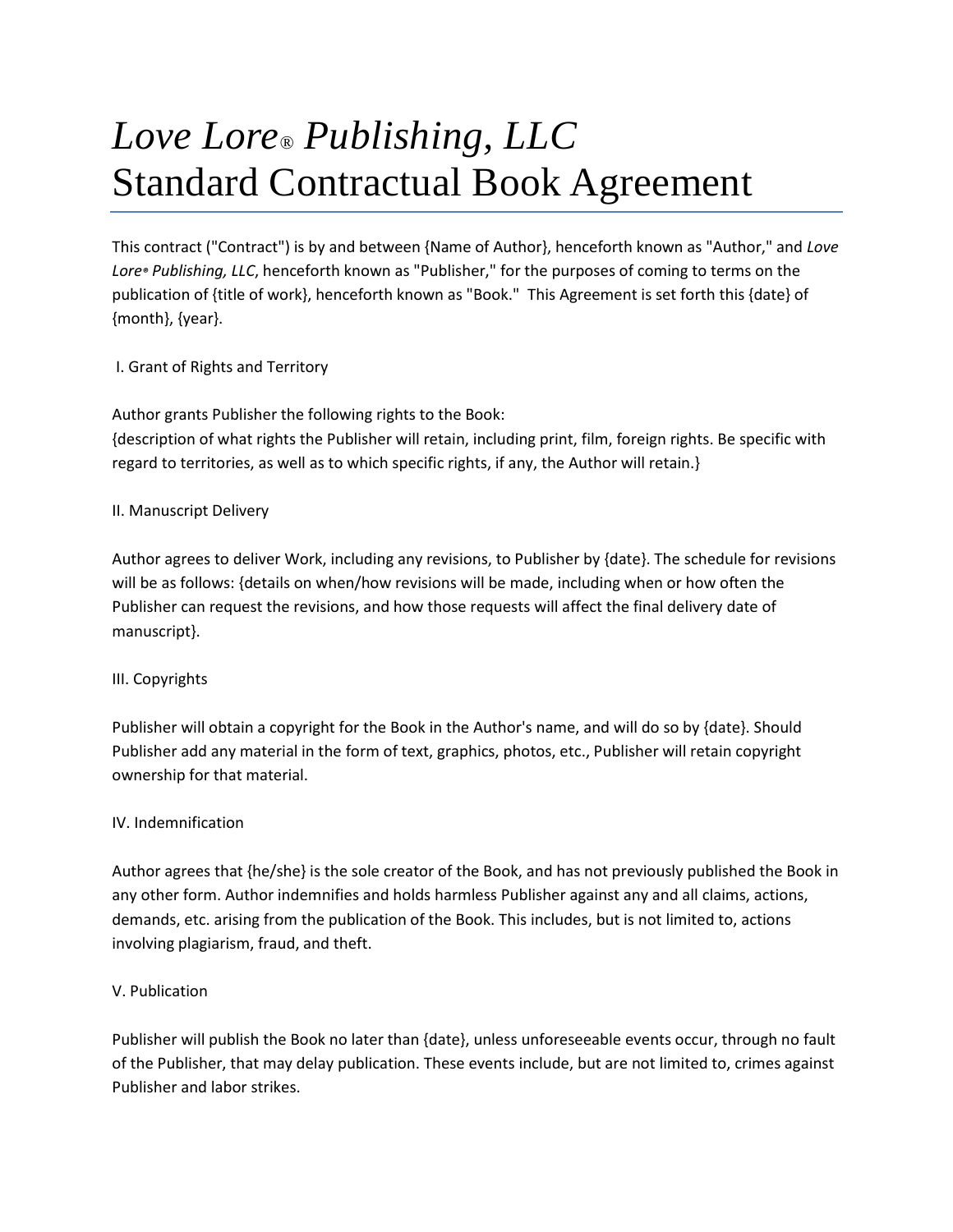#### VI. Statements of Account

Publisher agrees to settle the account, handing over all pertinent information to author, after all payments have been dispersed to the publisher.

VII. Competing Works

Author agrees that {he/she} shall publish no other work, during the terms of this contract, that includes any characters, likenesses, or any other material related to the Book mentioned herein, unless agreed upon by the Publisher (e.g., Author may not publish a sequel to the Book with another publisher without prior consent of Publisher).

#### VIII. Out-of-Print

The Book shall be considered to be "out of print" when {conditions under which the Book will be named "out of print" by the Publisher}. At that point, all copyrights owned by the Publisher, if any, will transfer to the Author, and this Contract, including all provisions herein, will be considered terminated.

IX. Termination

Other than the provisions set forth in the above section, this Contract may only be terminated if {conditions under which this Contract may be terminated}.

This Contract is subject to the laws and regulations of {federal government, specific state, etc.}.

Signed:

Author Printed Name

\_\_\_\_\_\_\_\_\_\_\_\_\_\_\_\_\_\_

\_\_\_\_\_\_\_\_\_\_\_\_\_\_\_\_\_\_\_\_\_\_\_\_\_\_\_\_\_

\_\_\_\_\_\_\_\_\_\_\_\_\_\_\_\_\_\_\_\_\_\_\_\_\_\_\_\_\_

Author Signature

Date